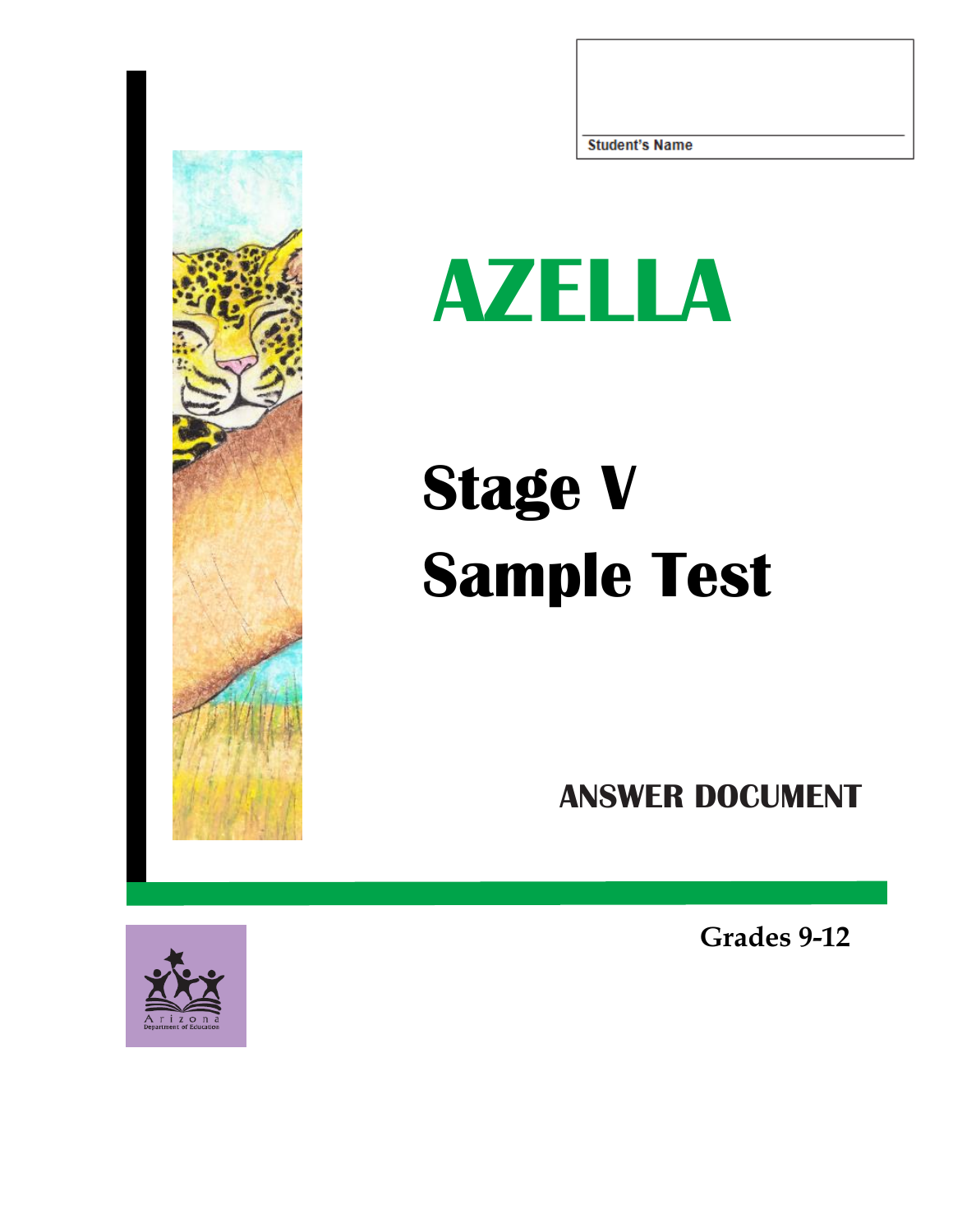## **Stage V Answer Document Multiple-Choice Item Response Section**

| <b>SESSION 1</b>                                                                                                                                                                                                                                                                                                                                                                                            | <b>SESSION 2</b>                                                                                                                                                                                                                                                                                                                                                                                                                                                                                                                                                                                                                                                                                                                                                                                                                                                                                                                                                                                                                                                                                                             | <b>SESSION 3</b>                                                                                                                                                                                                                                                                                                                                                                                                                                                                                                                                                                                                                                                                                                                                                                                                                                                                                                                                                                         | <b>SESSION 4</b>                                            |
|-------------------------------------------------------------------------------------------------------------------------------------------------------------------------------------------------------------------------------------------------------------------------------------------------------------------------------------------------------------------------------------------------------------|------------------------------------------------------------------------------------------------------------------------------------------------------------------------------------------------------------------------------------------------------------------------------------------------------------------------------------------------------------------------------------------------------------------------------------------------------------------------------------------------------------------------------------------------------------------------------------------------------------------------------------------------------------------------------------------------------------------------------------------------------------------------------------------------------------------------------------------------------------------------------------------------------------------------------------------------------------------------------------------------------------------------------------------------------------------------------------------------------------------------------|------------------------------------------------------------------------------------------------------------------------------------------------------------------------------------------------------------------------------------------------------------------------------------------------------------------------------------------------------------------------------------------------------------------------------------------------------------------------------------------------------------------------------------------------------------------------------------------------------------------------------------------------------------------------------------------------------------------------------------------------------------------------------------------------------------------------------------------------------------------------------------------------------------------------------------------------------------------------------------------|-------------------------------------------------------------|
| <b>LISTENING</b>                                                                                                                                                                                                                                                                                                                                                                                            | <b>READING</b>                                                                                                                                                                                                                                                                                                                                                                                                                                                                                                                                                                                                                                                                                                                                                                                                                                                                                                                                                                                                                                                                                                               | <b>WRITING</b>                                                                                                                                                                                                                                                                                                                                                                                                                                                                                                                                                                                                                                                                                                                                                                                                                                                                                                                                                                           | <b>SPEAKING</b>                                             |
| Questions 1-7                                                                                                                                                                                                                                                                                                                                                                                               | Questions 1-20                                                                                                                                                                                                                                                                                                                                                                                                                                                                                                                                                                                                                                                                                                                                                                                                                                                                                                                                                                                                                                                                                                               | Questions 1-19                                                                                                                                                                                                                                                                                                                                                                                                                                                                                                                                                                                                                                                                                                                                                                                                                                                                                                                                                                           | <b>NOTE:</b>                                                |
| $\bigcirc$ $\bigcirc$ $\bigcirc$ $\bigcirc$<br>1<br>$\bigcirc$ $\bigcirc$ $\bigcirc$ $\bigcirc$<br>$\overline{\mathbf{2}}$<br>$\bigcirc$ $\bigcirc$ $\bigcirc$ $\bigcirc$<br>3<br>$\bigcirc$ $\bigcirc$ $\bigcirc$ $\bigcirc$<br>4<br>$\bigcirc$ $\bigcirc$ $\bigcirc$ $\bigcirc$<br>5<br>$\bigcirc$ $\bigcirc$ $\bigcirc$ $\bigcirc$<br>6<br>$\bigcirc$ $\bigcirc$ $\bigcirc$ $\bigcirc$<br>$\overline{7}$ | $\bigcirc$ $\bigcirc$ $\bigcirc$ $\bigcirc$<br>1<br>$\bigcirc$ $\bigcirc$ $\bigcirc$ $\bigcirc$<br>2<br>$\bigcirc$ $\bigcirc$ $\bigcirc$ $\bigcirc$ $\bigcirc$<br>3<br>$\bigcirc$ $\bigcirc$ $\bigcirc$ $\bigcirc$<br>4<br>$\bigcirc$ $\bigcirc$ $\bigcirc$ $\bigcirc$<br>5<br>$\bigcirc$ $\bigcirc$ $\bigcirc$ $\bigcirc$<br>6<br>$\bigcirc$ $\bigcirc$ $\bigcirc$ $\bigcirc$<br>$\overline{7}$<br>$\bigcirc$ $\bigcirc$ $\bigcirc$ $\bigcirc$<br>8<br>$\bigcirc$ $\bigcirc$ $\bigcirc$ $\bigcirc$<br>9<br>$\bigcirc$ $\bigcirc$ $\bigcirc$ $\bigcirc$<br>$10$<br>$\bigcirc$ $\bigcirc$ $\bigcirc$ $\bigcirc$<br>11<br>$\bigcirc$ $\bigcirc$ $\bigcirc$ $\bigcirc$<br>12<br>$\bigcirc$ $\bigcirc$ $\bigcirc$ $\bigcirc$<br>13<br>$\bigcirc$ $\bigcirc$ $\bigcirc$ $\bigcirc$<br>14<br>15<br>$\bigcirc$ $\bigcirc$ $\bigcirc$ $\bigcirc$<br>$\bigcirc$ $\bigcirc$ $\bigcirc$ $\bigcirc$ $\bigcirc$<br>16<br>$\bigcirc$ $\bigcirc$ $\bigcirc$ $\bigcirc$<br>17<br>$\bigcirc$ $\bigcirc$ $\bigcirc$ $\bigcirc$<br>18<br>$\bigcirc$ $\bigcirc$ $\bigcirc$ $\bigcirc$<br>19<br>$\bigcirc$ $\bigcirc$ $\bigcirc$ $\bigcirc$<br>20 | $\bigcirc$ $\bigcirc$ $\bigcirc$ $\bigcirc$<br>$\mathbf{1}$<br>$2$ $0$ $0$ $0$ $0$<br>$3$ ABCO<br>$\bigcirc$ $\bigcirc$ $\bigcirc$ $\bigcirc$<br>4<br>$5$ ABOO<br>$\bigcirc$ $\bigcirc$ $\bigcirc$ $\bigcirc$<br>6<br>7 ABOD<br>$\bigcirc$ $\bigcirc$ $\bigcirc$ $\bigcirc$<br>8<br>$9$ $\bigcirc$ $\bigcirc$ $\bigcirc$ $\bigcirc$<br>$\bigcirc$ $\bigcirc$ $\bigcirc$ $\bigcirc$<br>10<br>$\bigcirc$ $\bigcirc$ $\bigcirc$ $\bigcirc$<br>11<br>$\bigcirc$ $\bigcirc$ $\bigcirc$ $\bigcirc$<br>12<br>$\bigcirc$ $\bigcirc$ $\bigcirc$ $\bigcirc$<br>13<br>$\bigcirc$ $\bigcirc$ $\bigcirc$ $\bigcirc$<br>14<br>$\bigcirc$ $\bigcirc$ $\bigcirc$ $\bigcirc$<br>15<br>$\bigcirc$ $\bigcirc$ $\bigcirc$ $\bigcirc$<br>16<br>$\bigcirc$ $\bigcirc$ $\bigcirc$ $\bigcirc$<br>17<br>$\bigcirc$ $\bigcirc$ $\bigcirc$ $\bigcirc$<br>18<br>$\bigcirc$ $\bigcirc$ $\bigcirc$ $\bigcirc$<br>19<br><b>NOTE:</b><br>Use pages 3 &4<br>to write your<br>responses to<br>questions 20-21.<br>20<br>21 | The questions<br>in Session 4<br>require oral<br>responses. |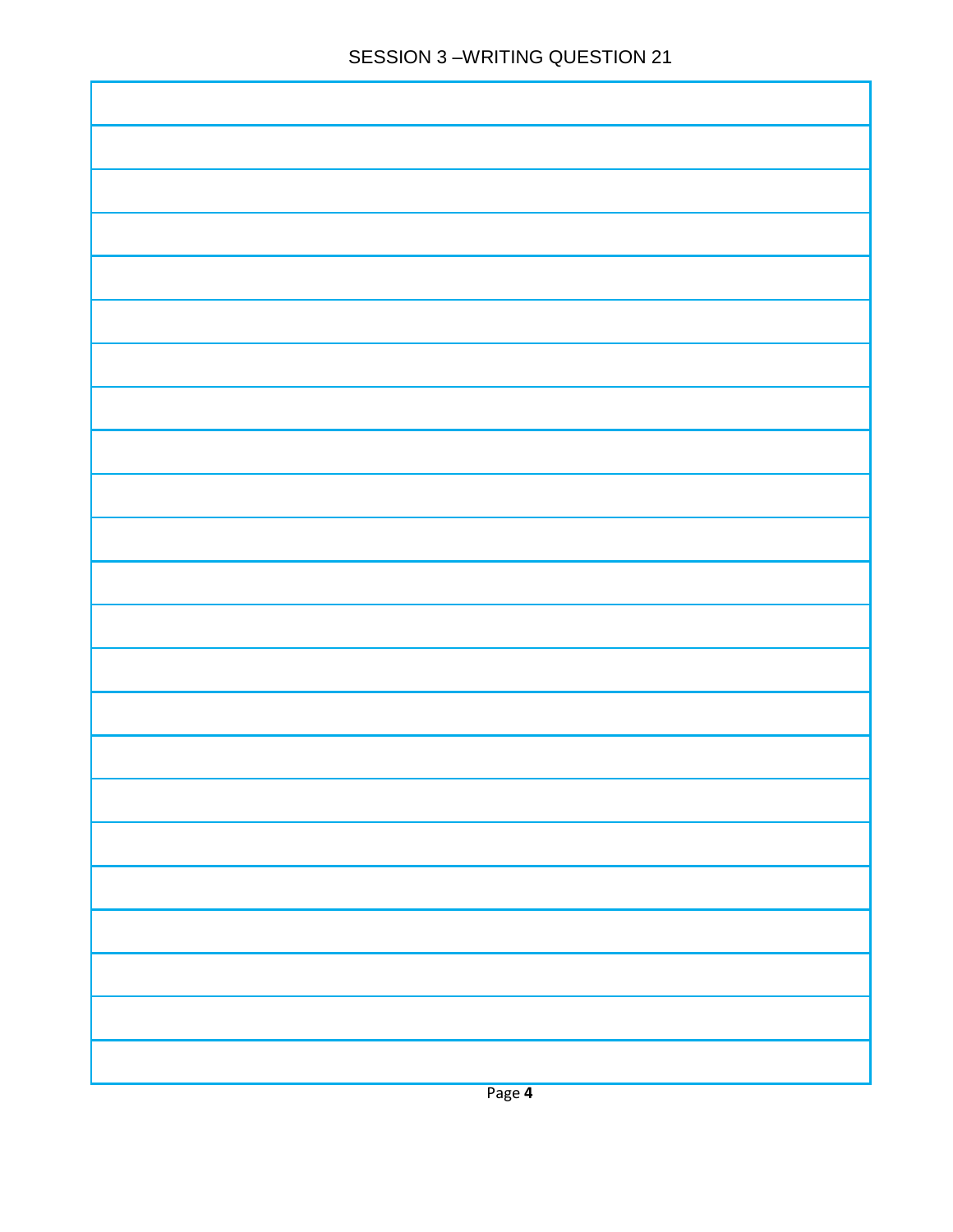| <b>Speaking Response Summary</b> |                                                                                        |                               |  |  |  |
|----------------------------------|----------------------------------------------------------------------------------------|-------------------------------|--|--|--|
| $\mathbf{1}$                     | correct $\bigcirc$ not correct $\bigcirc$                                              | <b>Unscored Practice Item</b> |  |  |  |
| $\overline{2}$                   | correct $\bigcirc$ not correct $\bigcirc$                                              | <b>Unscored Practice Item</b> |  |  |  |
|                                  | 4 pts. $\bigcirc$ 3 pt. $\bigcirc$ 2 pts. $\bigcirc$ 1 pt. $\bigcirc$ 0 pt. $\bigcirc$ | RUBRIC ID - II-V.S.4          |  |  |  |
| 3                                | <b>Notes</b>                                                                           |                               |  |  |  |
|                                  | <b>Notes</b>                                                                           |                               |  |  |  |
|                                  | 4 pts. 0 3 pt. 0 2 pts. 0 1 pt. 0 0 pt. 0 RUBRIC ID - II-V.S.4                         |                               |  |  |  |
| 4                                | <b>Notes</b>                                                                           |                               |  |  |  |
|                                  | <b>Notes</b>                                                                           |                               |  |  |  |
|                                  | 4 pts. 0 3 pt. 0 2 pts. 0 1 pt. 0 0 pt. 0 RUBRIC ID - II-V.S.4                         |                               |  |  |  |
| 5                                | <b>Notes</b>                                                                           |                               |  |  |  |
|                                  | <b>Notes</b>                                                                           |                               |  |  |  |
|                                  | 4 pts. 0 3 pt. 0 2 pts. 0 1 pt. 0 0 pt. 0 RUBRIC ID - II-V.S.4                         |                               |  |  |  |
| 6                                | <b>Notes</b>                                                                           |                               |  |  |  |
|                                  | Notes                                                                                  |                               |  |  |  |